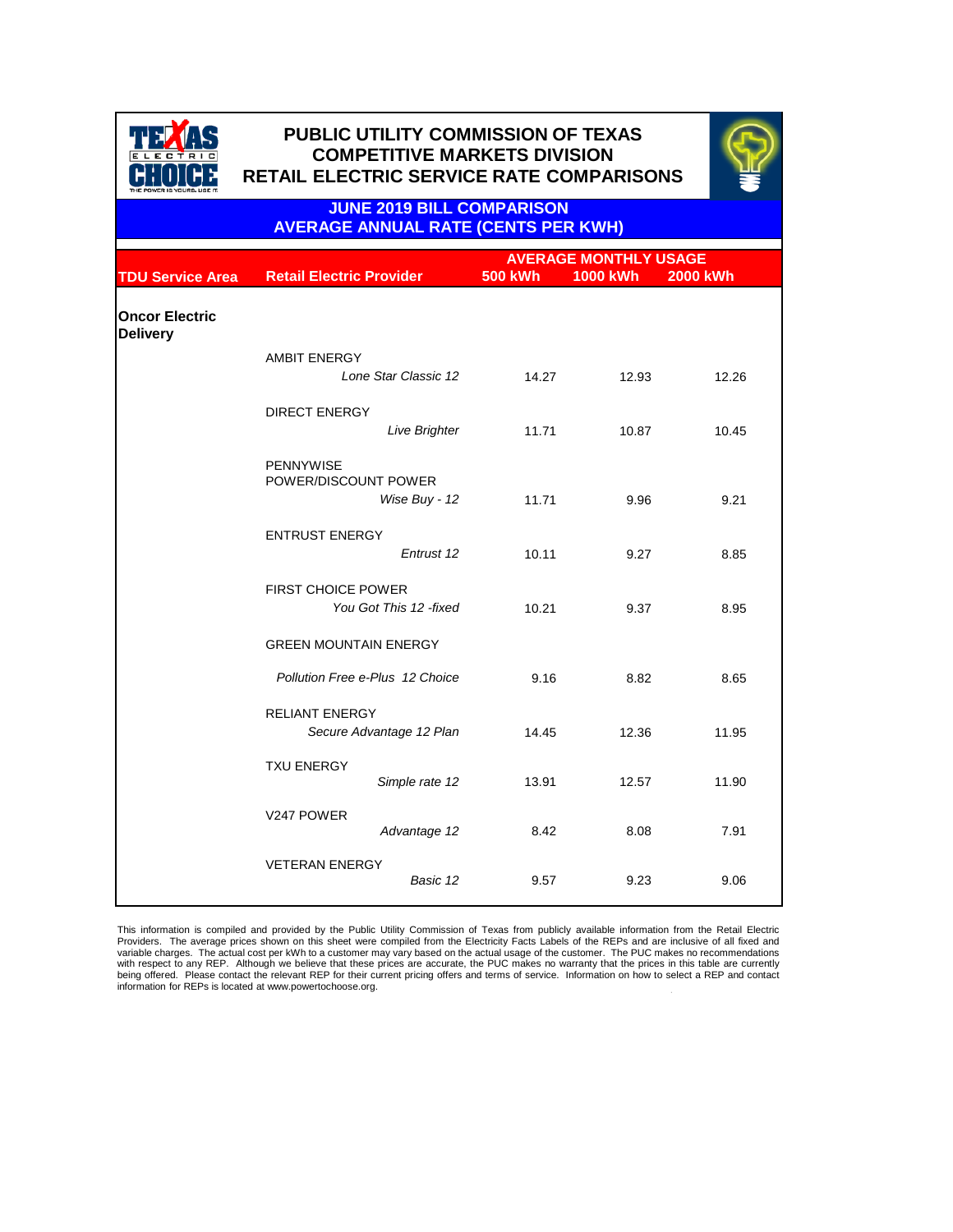|                                                      |                                                                        |                | <b>AVERAGE MONTHLY USAGE</b> |                 |  |
|------------------------------------------------------|------------------------------------------------------------------------|----------------|------------------------------|-----------------|--|
| <b>TDU Service Area</b>                              | <b>Retail Electric Provider</b>                                        | <b>500 kWh</b> | <b>1000 kWh</b>              | <b>2000 kWh</b> |  |
|                                                      |                                                                        |                |                              |                 |  |
| <b>CenterPoint Energy</b><br><b>Houston Electric</b> |                                                                        |                |                              |                 |  |
|                                                      | <b>AMBIT ENERGY</b>                                                    |                |                              |                 |  |
|                                                      | Lone Star Classic 12                                                   | 15.50          | 13.96                        | 13.19           |  |
|                                                      | <b>DIRECT ENERGY</b>                                                   |                |                              |                 |  |
|                                                      | Live Brighter 12                                                       | 10.99          | 10.45                        | 10.17           |  |
|                                                      |                                                                        |                |                              |                 |  |
|                                                      | PENNYWISE POWER/DISCOUNT POWER                                         |                |                              |                 |  |
|                                                      | Wise Buy - 12                                                          | 11.50          | 10.96                        | 10.68           |  |
|                                                      | <b>ENTRUST ENERGY</b>                                                  |                |                              |                 |  |
|                                                      | Entrust 12                                                             | 11.38          | 10.34                        | 9.82            |  |
|                                                      | <b>FIRST CHOICE POWER</b>                                              |                |                              |                 |  |
|                                                      | You Got This 12                                                        | 11.68          | 10.64                        | 10.12           |  |
|                                                      |                                                                        |                |                              |                 |  |
|                                                      | <b>GREEN MOUNTAIN ENERGY</b><br><b>Pollution Free e-Plus 12 Choice</b> | 10.47          | 9.92                         | 9.65            |  |
|                                                      |                                                                        |                |                              |                 |  |
|                                                      | <b>RELIANT ENERGY</b><br>Secure Advantage 12 Plan                      | 10.72          | 9.67                         | 9.15            |  |
|                                                      |                                                                        |                |                              |                 |  |
|                                                      | <b>TXU ENERGY</b>                                                      |                |                              |                 |  |
|                                                      | Simple Rate 12                                                         | 15.18          | 13.64                        | 12.87           |  |

| V247 POWER            | Advantage 12 | 9.48  | 8.93  | 8.66  |
|-----------------------|--------------|-------|-------|-------|
| <b>VETERAN ENERGY</b> | Basic 12     | 11.12 | 10.57 | 10.30 |

This information is compiled and provided by the Public Utility Commission of Texas from publicly available information from the Retail Electric Providers. The average prices shown on this sheet were compiled from the Electricity Facts Labels of the REPs and are inclusive of all fixed and variable charges. The actual cost per kWh to a customer may vary based on the actual usage of the customer. The PUC makes no recommendations with respect to any REP. Although we believe that these prices are accurate, the PUC makes no warranty that the prices in this table are currently being offered. Please contact the relevant REP for their current pricing offers and terms of service. Information on how to select a REP and contact information for REPs is located at www.powertochoose.org.



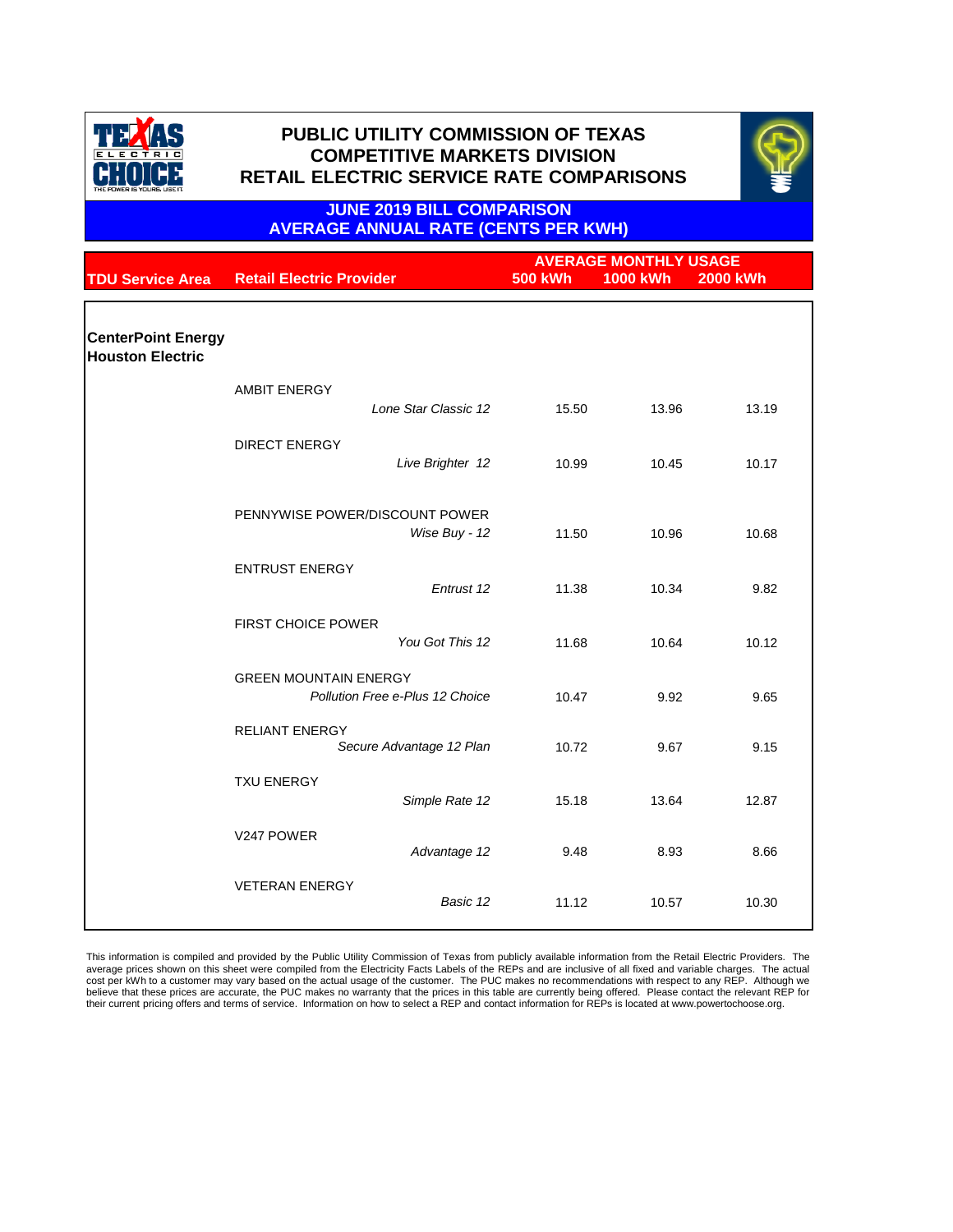|                                         |                                                                 | <b>AVERAGE MONTHLY USAGE</b> |                 |                 |  |
|-----------------------------------------|-----------------------------------------------------------------|------------------------------|-----------------|-----------------|--|
|                                         | <b>TDU Service Area</b> Retail Electric Provider                | <b>500 kWh</b>               | <b>1000 kWh</b> | <b>2000 kWh</b> |  |
| <b>Texas-New Mexico</b><br><b>Power</b> |                                                                 |                              |                 |                 |  |
|                                         | <b>AMBIT ENERGY</b>                                             |                              |                 |                 |  |
|                                         | Lone Star Select One-Year                                       | 15.92                        | 14.14           | 13.25           |  |
|                                         | <b>DIRECT ENERGY</b>                                            |                              |                 |                 |  |
|                                         | Live Brighter 12                                                | 13.76                        | 12.48           | 11.84           |  |
|                                         | <b>PENNYWISE POWER /</b><br><b>DISCOUNT POWER</b>               |                              |                 |                 |  |
|                                         | Wise Buy - 12                                                   | 13.39                        | 11.37           | 10.39           |  |
|                                         | <b>ENTRUST ENERGY</b>                                           |                              |                 |                 |  |
|                                         | Entrust 12                                                      | 12.06                        | 10.78           | 10.14           |  |
|                                         | <b>FIRST CHOICE POWER</b><br>You Got This 12                    | 12.26                        | 10.98           | 10.34           |  |
|                                         | <b>GREEN MOUNTAIN ENERGY</b><br><b>Pollution Free e-Plus 12</b> | 12.53                        | 11.74           | 11.35           |  |
|                                         | <b>RELIANT ENERGY</b><br>Secure Advantage 12 Plan               | 11.68                        | 10.39           | 9.75            |  |
|                                         | <b>TXU ENERGY</b><br>Simple Rate 12                             | 15.56                        | 13.78           | 12.89           |  |
|                                         | V247<br>Advantage 12                                            | 12.86                        | 11.15           | 10.29           |  |

| <b>VETERAN ENERGY</b> |          |       |       |       |
|-----------------------|----------|-------|-------|-------|
|                       | Basic 12 | 11.72 | 10.93 | 10.54 |
|                       |          |       |       |       |

This information is compiled and provided by the Public Utility Commission of Texas from publicly available information from the Retail Electric Providers. The average prices shown on this sheet were compiled from the Electricity Facts Labels of the REPs and are inclusive of all fixed and variable charges. The actual cost per kWh to a customer may vary based on the actual usage of the customer. The PUC makes no recommendations with respect to any REP. Although we believe that these prices are accurate, the PUC makes no warranty that the prices in this table are currently being offered. Please contact the relevant REP for their current pricing offers and terms of service. Information on how to select a REP and contact information for REPs is located at www.powertochoose.org.



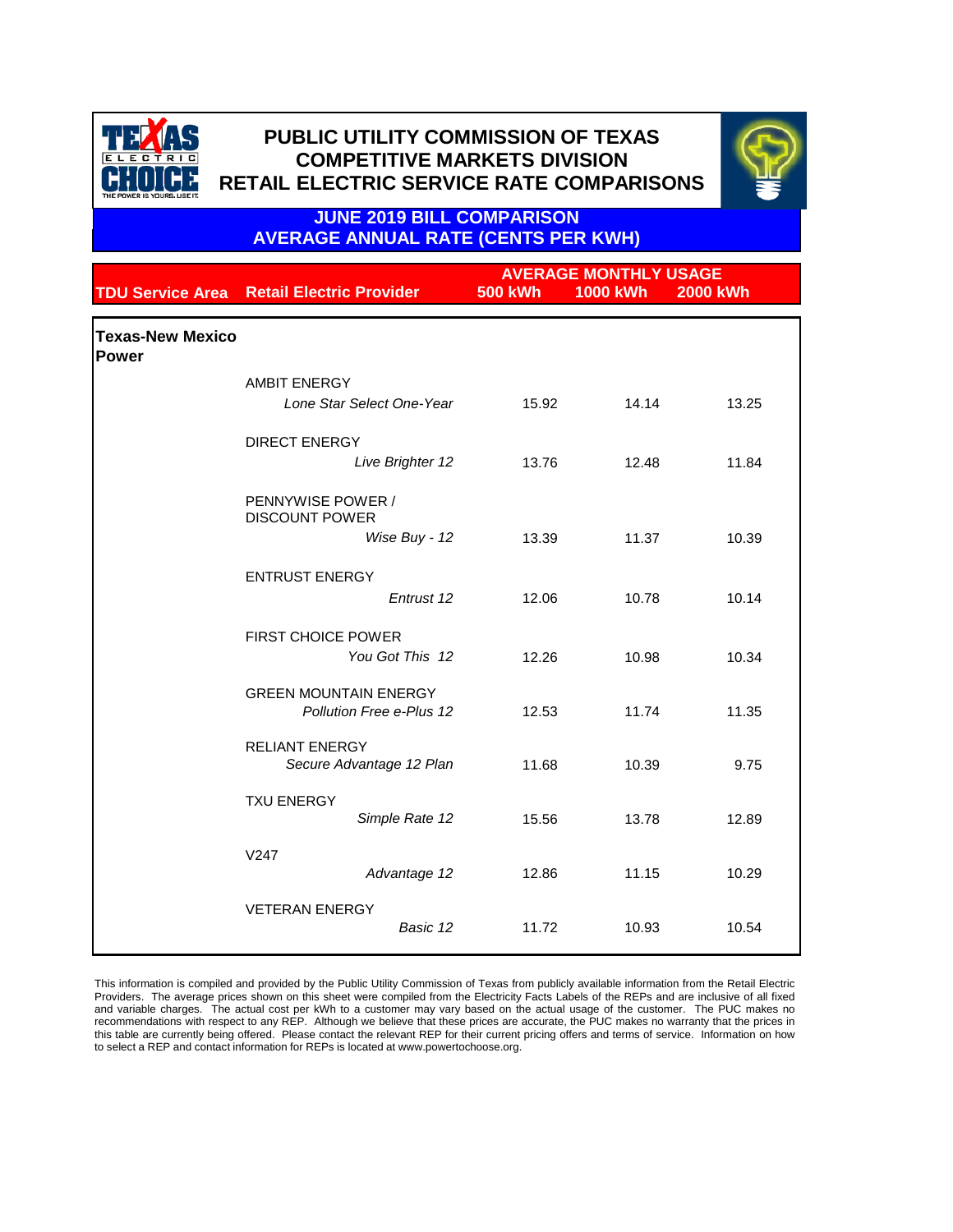|                          |                                            | <b>AVERAGE MONTHLY USAGE</b> |                 |                 |
|--------------------------|--------------------------------------------|------------------------------|-----------------|-----------------|
| <b>TDU Service Area</b>  | <b>Retail Electric Provider</b>            | <b>500 kWh</b>               | <b>1000 kWh</b> | <b>2000 kWh</b> |
|                          |                                            |                              |                 |                 |
| <b>AEP Texas Central</b> |                                            |                              |                 |                 |
|                          | <b>AMBIT ENERGY</b>                        |                              |                 |                 |
|                          | Lone Star Select One-Year                  | 15.77                        | 13.88           | 12.93           |
|                          | <b>CPL RETAIL ENERGY</b>                   |                              |                 |                 |
|                          | <b>Price Protection Plan 12</b>            | 13.73                        | 12.33           | 11.64           |
|                          | <b>DIRECT ENERGY</b>                       |                              |                 |                 |
|                          | Live Brighter 12                           | 13.93                        | 12.53           | 11.84           |
|                          | PENNYWISE POWER / DISCOUNT<br><b>POWER</b> |                              |                 |                 |
|                          | Wise Buy - 12                              | 11.94                        | 11.04           | 10.59           |
|                          | <b>ENTRUST ENERGY</b>                      |                              |                 |                 |
|                          | Entrust 12                                 | 12.53                        | 11.14           | 10.44           |
|                          | <b>FIRST CHOICE POWER</b>                  |                              |                 |                 |
|                          | You Got This 12                            | 12.33                        | 10.93           | 10.24           |
|                          | <b>GREEN MOUNTAIN ENERGY</b>               |                              |                 |                 |
|                          | <b>Pollution Free e-Plus 12</b>            | 13.00                        | 12.10           | 11.65           |
|                          | <b>RELIANT ENERGY</b>                      |                              |                 |                 |
|                          | Secure Advantage 12 Plan                   | 11.85                        | 10.45           | 9.75            |
|                          | <b>TXU ENERGY</b>                          |                              |                 |                 |
|                          | Simple Rate 12                             | 15.73                        | 13.83           | 12.89           |
|                          | V247 Power                                 |                              |                 |                 |
|                          | Advantage 12                               | 12.74                        | 11.84           | 11.39           |
|                          | <b>VETERAN ENERGY</b>                      |                              |                 |                 |
|                          | Basic 12                                   | 11.70                        | 10.80           | 10.35           |
|                          |                                            |                              |                 |                 |

This information is compiled and provided by the Public Utility Commission of Texas from publicly available information from the Retail Electric Providers. The average prices shown on this sheet were compiled from the Electricity Facts Labels of the REPs and are inclusive of all fixed and variable charges. The actual cost per kWh to a customer may vary based on the actual usage of the customer. The PUC makes no recommendations with respect to any REP. Although we believe that these prices are accurate, the PUC makes no warranty that the prices in this table are currently being offered. Please contact the relevant REP for their current pricing offers and terms of service. Information on how to select a REP and contact information for REPs is located at www.powertochoose.org.